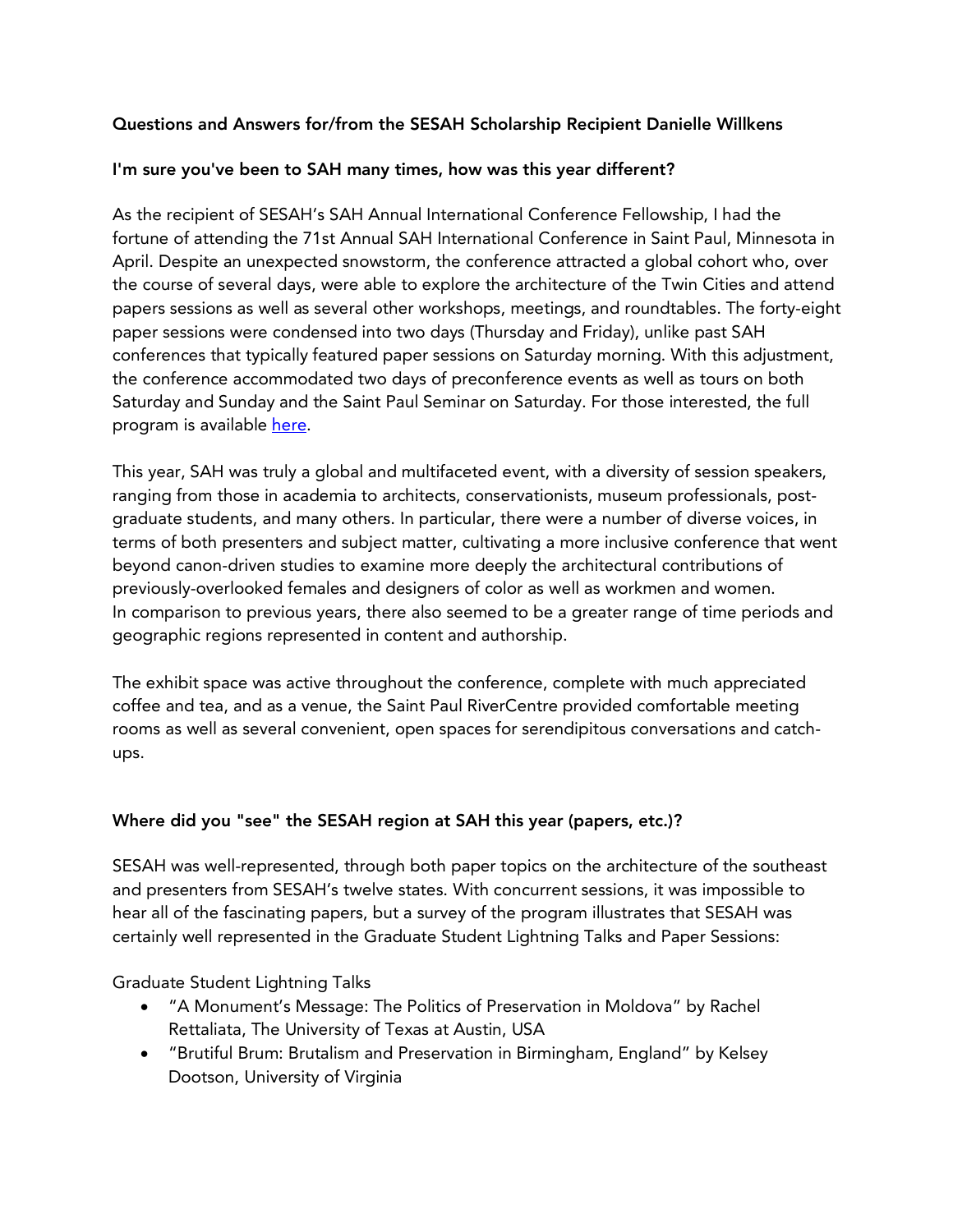# Papers:

| Session (organized as per the SAH<br>program)                                   | Paper                                                                                                                                                                      |
|---------------------------------------------------------------------------------|----------------------------------------------------------------------------------------------------------------------------------------------------------------------------|
| Alternative Histories of the Pavilion                                           | "The Temporalities of Lundy's Inflatable AEC Pavilion"<br>Susanneh Bieber, Texas A&M                                                                                       |
| Climatic Landscapes                                                             | "Unnatural Sunlight: Projects of the Early Anthropocene"<br>Thomas Forget, University of North Carolina at Charlotte                                                       |
| Histories of Architecture Against                                               | Ghostly Fragments: Tracing the Architecture of Anti-apartheid<br>Aspiration<br>Sharone Tomer, Virginia Tech                                                                |
|                                                                                 | "Persistence, Meaning and the Working Class: The Theatre of<br>the Coal Miners of Lota, Chile"<br>Magdalena Novoa, University of Texas at Austin                           |
| Designing Homo sapiens:<br>Architecture, Environment, and the<br>Human Sciences | Philosophical Anthropology and Postmodernist Architectural<br><b>Discourse</b><br>Joseph Bedford, Virginia Tech                                                            |
| Constructing Memory in Ancient<br>and Pre-Modern Architecture                   | Literary Nostalgia in the Fifth-Century Forum of Trajan, Gregor<br>Kalas, University of Tennessee                                                                          |
| Architectural Preservation in Asia                                              | Making Preservation Relevant: Culture as a Tool for Urban<br>Revival<br>Priya Jain, Texas A&M University                                                                   |
| Medieval Structures, Digital Tools,<br>and Architectural Knowledge              | Holy Land Architecture, Virtual Reconstruction, and Embodied<br>Experience<br>Kathryn Blair Moore, Texas State University                                                  |
| Working with Mr. Gilbert: Cass<br>Gilbert and His Collaborators                 | Visualizing the Woolworth Building with Scalar at Vanderbilt,<br>Mary Anne Caton, Vanderbilt University Library                                                            |
| Colonial Past in the Neo-Colonial<br>Present                                    | Colonial Carcerality and the Neocolonial Indian Prison, Mira<br>Rai Waits, Appalachian State University<br>British Colonial Singapore Today: Post-colony or Neo-colony?    |
| <b>Visualizing Ruined Asias</b>                                                 | NathanBullock, Duke University<br>Mood and Meaning in Ruins: Revisiting Deserted Settlements<br>of Turkish Cypriots in South Cyprus<br>Bahar Aktuna, University of Florida |
|                                                                                 |                                                                                                                                                                            |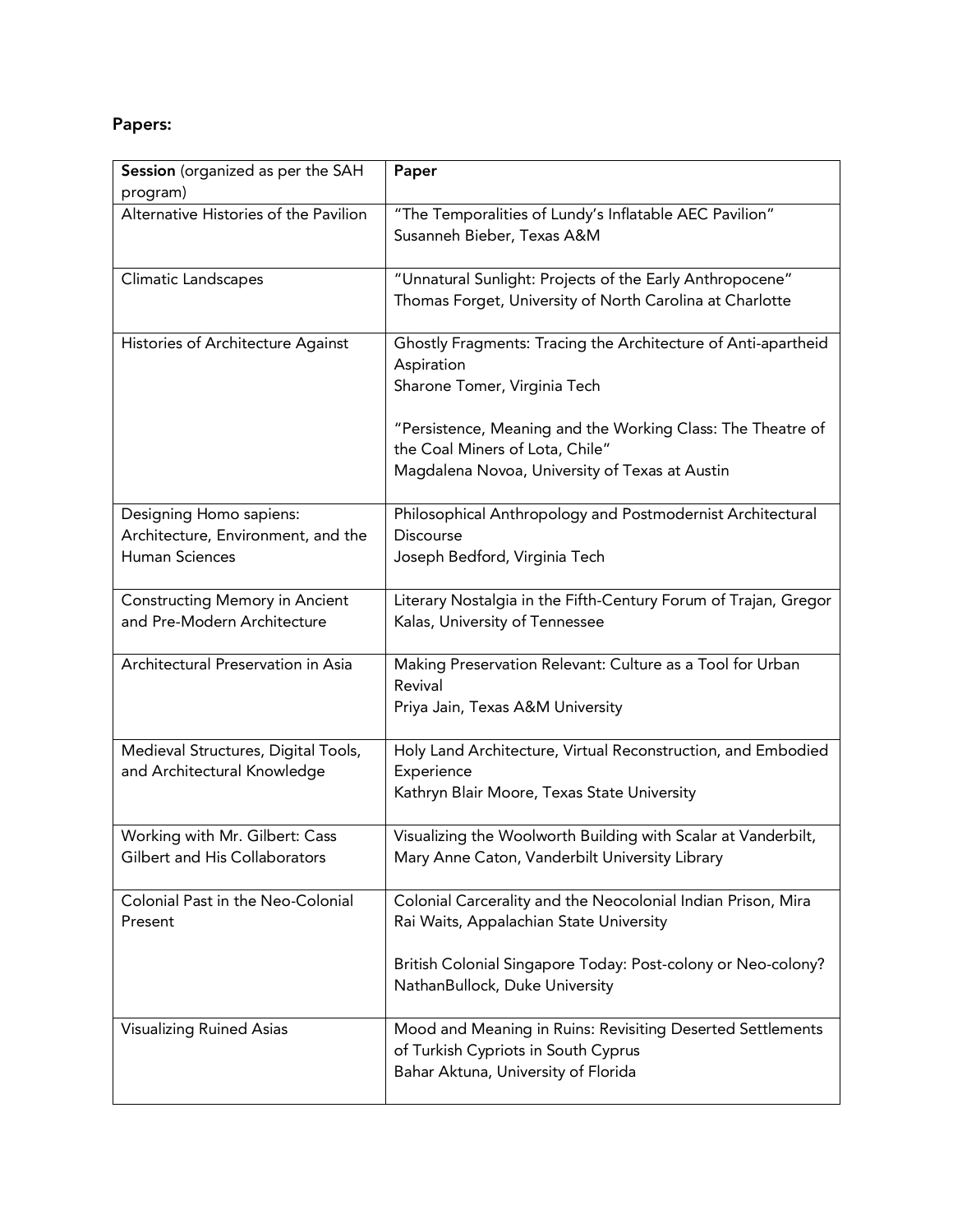| Queer History at the Intersection                                      | Gendering Furness or Fashioning the Grotesque in<br>Philadelphia<br>Jason Crow, Louisiana State University                                                                                                            |
|------------------------------------------------------------------------|-----------------------------------------------------------------------------------------------------------------------------------------------------------------------------------------------------------------------|
| A Matter of Life and Death: Spaces<br>for Healing in the Premodern Era | Healing the City: Medicine and Urban Renewal in Sixtus IV's<br>Rome<br>Johanna Heinrichs, University of Kentucky<br>Uterus House: Incubating Obstetrics in Early Modern Bologna<br>Kim Sexton, University of Arkansas |
| <b>Temporal Junctures</b>                                              | Biennale di Venezia: Transforming the Permanent with the<br>Ephemeral<br>Phoebe Crisman, University of Virginia                                                                                                       |
| Cold War Architecture                                                  | Between Today and Tomorrow: Bridging the Diomedes<br>Andrew Wasserman, University of North Carolina at<br>Greensboro                                                                                                  |

Several sessions were either chaired by researchers from the SESAH region and/or focused on the architecture of the south:

| Session (organized as per the SAH         | Paper(s)                                                               |
|-------------------------------------------|------------------------------------------------------------------------|
| program)                                  |                                                                        |
| and chair(s)                              |                                                                        |
| Life to Architecture: Uncovering          | The Professional Couple in Histories of American Modernism             |
| <b>Women's Narratives</b>                 | Kevin Murphy, Vanderbilt University                                    |
| Anna P. Sokolina, International Archive   | Mary Anne Hunting, Independent Scholar                                 |
| of Women in Architecture                  |                                                                        |
| Paola Zellner, Virginia Tech,             | Network as Process: Flora Ruchat-Roncati's Modes of Practice           |
|                                           | Irina Davidovici, ETH Zürich and Katrin Albrecht, ETH Zürich           |
|                                           | Hilde Reiss: A Narrative of Teaching, Consultancy and Curatorship      |
|                                           | Erin McKellar, Boston University                                       |
|                                           |                                                                        |
|                                           | Reclaiming the Work of Women Architects in Mandatory Palestine         |
|                                           | Sigal Davidi, Tel Aviv University, Israel                              |
|                                           |                                                                        |
|                                           | Uncovering Her Archive: Ayla Karacabey in Postwar Architecture         |
|                                           | Meral Ekincioglu, Massachusetts Institute of Technology                |
| Modern Architecture and the Rise of the   | Race, Larry Halprin, and the Retreat from Modernism in Atlanta         |
| New South                                 | Matthew Lasner, Hunter College, CUNY                                   |
| Lee E. Gray, University of North Carolina |                                                                        |
| at Charlotte, USA                         | Race, Modernism and Architectural Identity at Virginia Union           |
| Virginia Price, Independent Scholar       | University, Bryan Clark Green, Commonwealth Architects                 |
|                                           |                                                                        |
|                                           | Site Stories: Modern Churches, Politics, and Social Justice, Ann Marie |
|                                           | Borys, University of Washington                                        |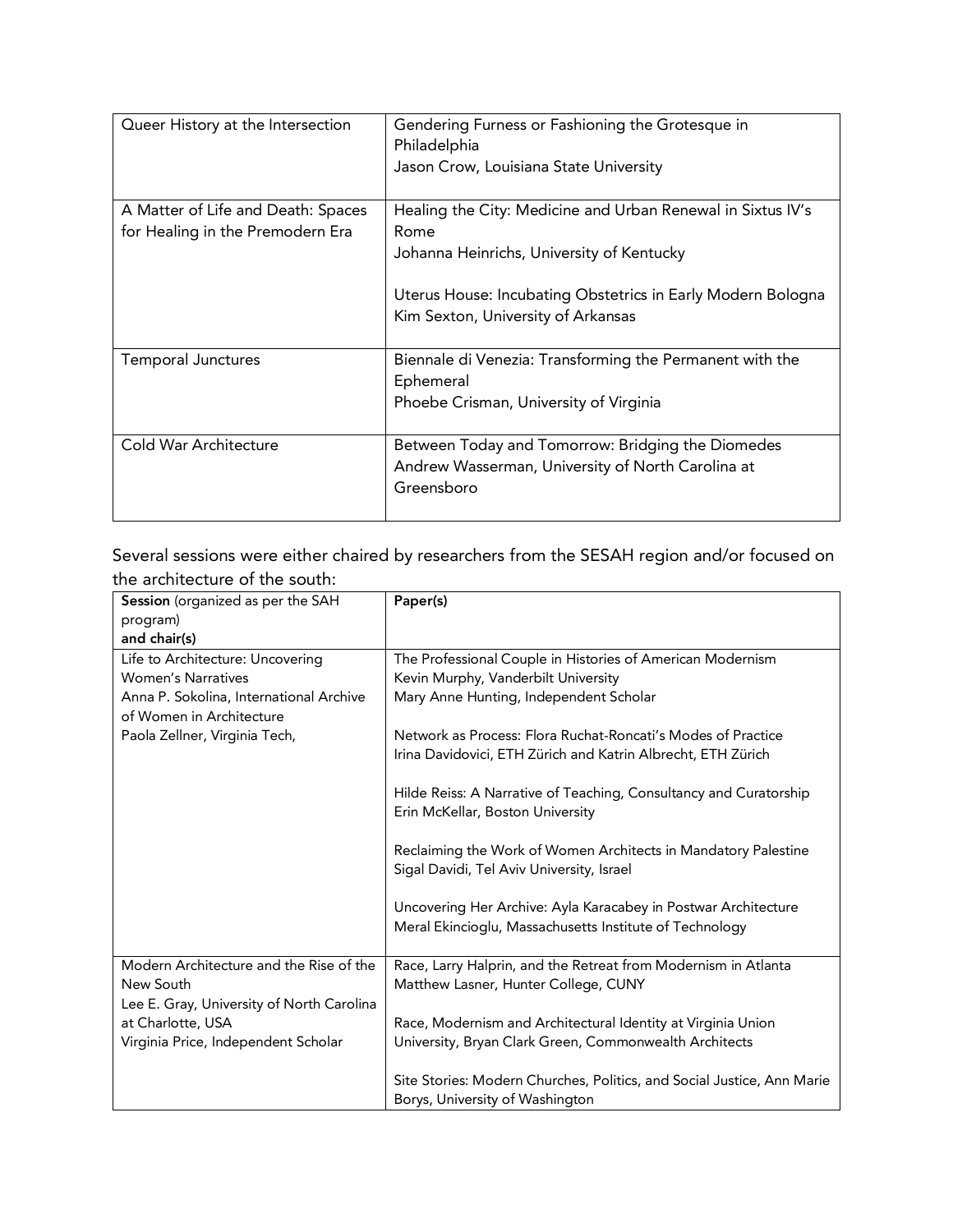| Architecture and Disability<br>Sun-Young Park, George Mason<br>University                                            | Modernity and Relief: Burnham Hoyt's Boettcher School<br>Justin Fowler, Princeton University<br>Air or Access: Spaces for Children with Physical Disabilities<br>Laurin Goad, Pennsylvania State University, USA<br>Remodeling to Stay Home: An Architectural History of Aging in Place<br>Chad Randl, University of Oregon,<br>Architectural Heritage, Disabled Access, and the Memory Landscape<br>Wanda Liebermann, Florida Atlantic University                                                                                                                       |
|----------------------------------------------------------------------------------------------------------------------|--------------------------------------------------------------------------------------------------------------------------------------------------------------------------------------------------------------------------------------------------------------------------------------------------------------------------------------------------------------------------------------------------------------------------------------------------------------------------------------------------------------------------------------------------------------------------|
| Reconsidering Renaissance Architecture<br>and Urbanism<br>Carla Keyvanian, Auburn University                         | The Classical as Colonial Legitimation: Inigo Jones, Stonehenge, and<br>the Transfer of Civility<br>Aaron White, Columbia University, USA<br>Viewing Renaissance Architecture in/from Turkey<br>Sevil Enginsoy Ekinci, Middle East Technical University, Turkey<br>Stereotomy: A Mediterranean History, Sara Galletti, Duke University,<br>Rethinking Tuscan Landscape History<br>Giulio Giovannoni, Università degli Studi di Firenze                                                                                                                                   |
| Architectures of the Slave Economy:<br>Past and Present<br>Patrick D. Haughey, Savannah College<br>of Art and Design | Unearthing Anguish: Tracing and Curating Charleston's Slave Trade<br>Sites, Nathaniel Robert Walker, The College of Charleston<br>Identifying Slave Craftsmen and Their Building Projects: A Case Study<br>from Charleston, SC<br>Barry Stiefel, College of Charleston<br>"Negro Artisans" at Work: The Tuskegee Institute Campus as Object<br>Lesson, Maura Lucking, University of California, Los Angeles<br>Fingerprints in the Clay: Chattahoochee Brick and the History of<br>Convict Slavery in Atlanta<br>Richard Becherer, Southern Polytechnic State University |

In addition to representing SESAH as a member and faculty member at Auburn University, I also had the privilege of presenting on behalf of the Society of Architectural Historians of Great Britain (SAHGB). I co-chaired a session entitled "The Audience for Architectural History in the 21st Century" with Dr Jonathan Kewley from the Historic Buildings and Monuments Commission for England. This collaborative session welcomed five international scholars from private architectural practice, historic preservation, museum studies, and the academy; thereby, actualizing the aspiration for a diverse panel as articulated in our initial call for papers. In conjunction with the paper session and as an extension of research endeavors through the SAHGB, Jonathan and I also led a roundtable, entitled "Essential Skills for the Architectural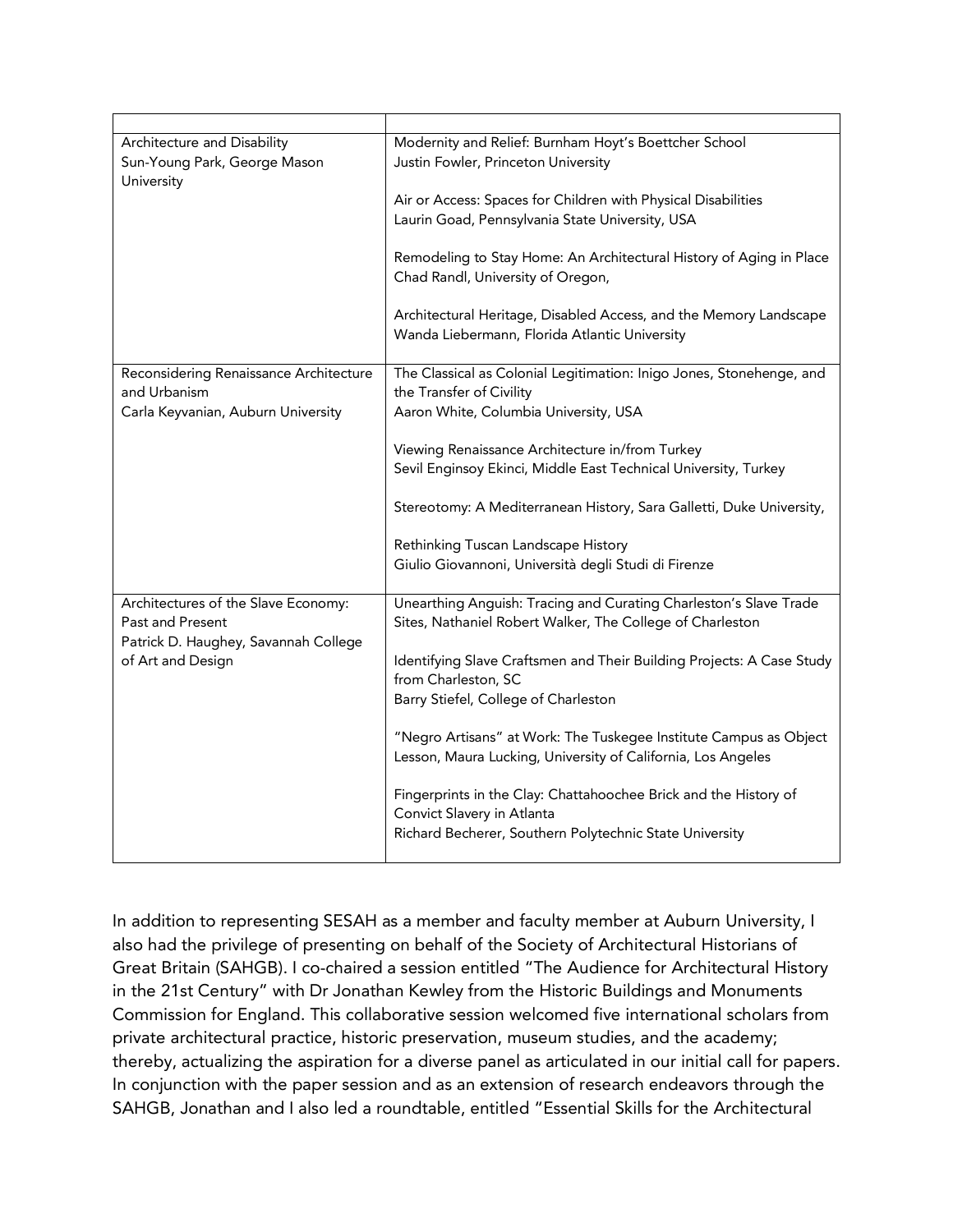Historian." Today's historians are fortunate to have a wealth of digital resources at their fingertips, from databases to archives to documentation and dissemination tools. However, to the extent that these tools cultivate the potential of our field, they simultaneously build factions within the discipline due to technological divides in skill level as well as the price of access to select databases, hardware, and software. This session addressed the questions: (1) how does the 21st century architectural historian address these growing divisions while cultivating essential skills, in school and in practice and (2) what are the essential skills, and tools, of the architectural historian, and (3) how can academic and professional training augment these skills in practice? The conversation was lively and inquisitive, with an interesting exploration of the need for and metrics associated with evaluating the 'professionalization' of the architectural historian, especially due to projects associated with governmental funding, tax incentives, and private sector interests.

### Did you see any good buildings while you were in Minnesota?

The SAH Awards Reception, Ceremony, and Plenary Talk at the Landmark Center was a phenomenal opportunity to explore the Richardsonian Romanesque structure by Willoughby J. Edbrooke. A restoration in the 1970s transformed the 1902 federal building into a cultural center, complete with a breathtaking four-story atrium as well as offices and exhibitions tucked into the former courtrooms.

Unable to stay for the SAH-led tour of the structures by Marcel Breuer & Associates at Saint John's Abbey and University (1958-1961) on Sunday, I was able to take an independent excursion on Saturday with mentor, former professor, and fellow SAH conference presenter Phoebe Crisman, Associate Professor and Director of the Global Sustainability Minor at the University of Virginia. We were fortunate to have the church to ourselves on the quiet Saturday morning, allowing us to slowly and carefully explore the myriad patterns of the *beton brut*, the hand-painted stained glass within the honeycomb concrete structure of the sanctuary's northern wall, and the details within trapezoidal nave and cantilevered gallery. The building is one of the most incredible examples of light and pattern that I have ever had the opportunity to see in person.

Across from the church, the concrete trees of the Alcuin Library (1964-66) created a truly serene place, transforming the waffle slab into a perforated canopy. The recently unveiled addition and renovation condensed the stacks and transformed the space into a more fluid reading room, with the addition of a glazed series of study bays and a terrace that overlooks the pastoral surroundings of Collegeville.

#### Bio

Dr Danielle S. Willkens, Associate AIA, FRSA, LEED AP BD+C, is an Assistant Professor of Architecture at Auburn University's School of Architecture, Planning and Landscape Architecture. She has practice experiences in design/build, public installations, heritage documentation, and extensive archival work in several countries. Most recently, she was the